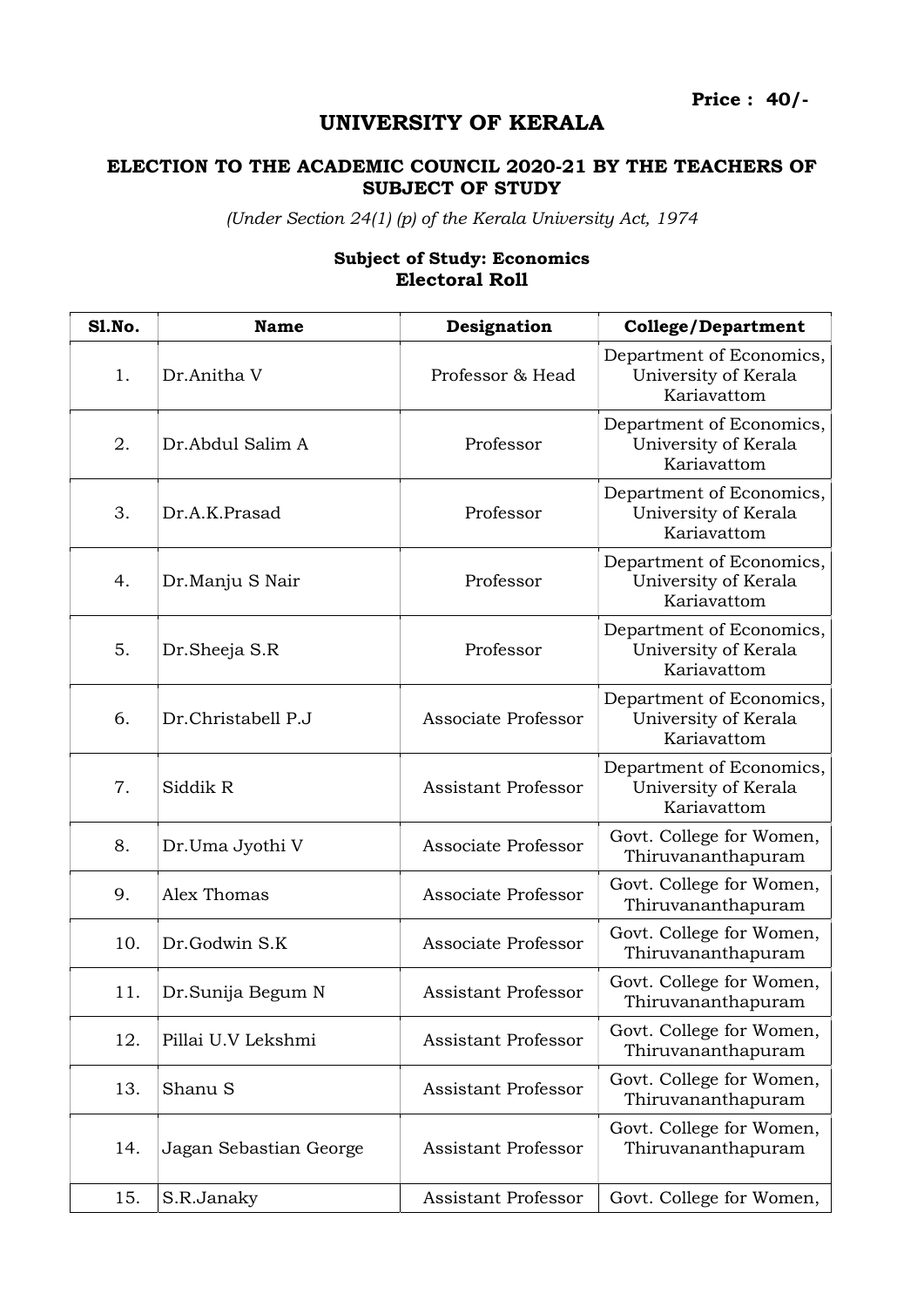|     |                       |                            | Thiruvananthapuram                             |
|-----|-----------------------|----------------------------|------------------------------------------------|
| 16. | Rejith R.L            | <b>Assistant Professor</b> | Govt. College for Women,<br>Thiruvananthapuram |
| 17. | Anupama P.Nair        | <b>Assistant Professor</b> | Govt. College for Women,<br>Thiruvananthapuram |
| 18. | Anju Susan Thomas     | <b>Assistant Professor</b> | Govt. College for Women,<br>Thiruvananthapuram |
| 19. | Ganasree H.G          | <b>Assistant Professor</b> | Govt. College for Women,<br>Thiruvananthapuram |
| 20. | Dr.Anitha K           | Associate Professor        | Govt. Arts College,<br>Thiruvananthapuram      |
| 21. | Dr.Bindu S            | Associate Professor        | Govt. Arts College,<br>Thiruvananthapuram      |
| 22. | Dr. Veena Renjini K.K | <b>Assistant Professor</b> | Govt. Arts College,<br>Thiruvananthapuram      |
| 23. | Saly M.S              | <b>Assistant Professor</b> | Govt. Arts College,<br>Thiruvananthapuram      |
| 24. | Dr.Abin T Mathews     | <b>Assistant Professor</b> | Govt. Arts College,<br>Thiruvananthapuram      |
| 25. | Prathibha H           | <b>Assistant Professor</b> | Govt. Arts College,<br>Thiruvananthapuram      |
| 26. | Sinish K.V            | <b>Assistant Professor</b> | Govt. Arts College,<br>Thiruvananthapuram      |
| 27. | Francis Assissi T     | <b>Assistant Professor</b> | Govt. Arts College,<br>Thiruvananthapuram      |
| 28. | Dr.Sheeja J           | <b>Assistant Professor</b> | University College<br>Thiruvananthapuram       |
| 29. | Dr.Sheela M.C         | <b>Assistant Professor</b> | University College<br>Thiruvananthapuram       |
| 30. | Dr.Jomon Mathew       | <b>Assistant Professor</b> | University College<br>Thiruvananthapuram       |
| 31. | Dr.Priyesh C.A        | <b>Assistant Professor</b> | University College<br>Thiruvananthapuram       |
| 32. | Anilkumar P           | <b>Assistant Professor</b> | University College<br>Thiruvananthapuram       |
| 33. | Shijo Philip          | <b>Assistant Professor</b> | University College<br>Thiruvananthapuram       |
| 34. | Dr.Resmi K.Sasi       | <b>Assistant Professor</b> | University College<br>Thiruvananthapuram       |
| 35. | Dr.Rony Thomas Rajan  | <b>Assistant Professor</b> | University College<br>Thiruvananthapuram       |
| 36. | Dr.R.Santhosh         | Assistant Professor        | University College<br>Thiruvananthapuram       |
| 37. | Gopika G.G            | <b>Assistant Professor</b> | University College<br>Thiruvananthapuram       |
| 38. | Beenamol N.R          | Assistant Professor        | University College                             |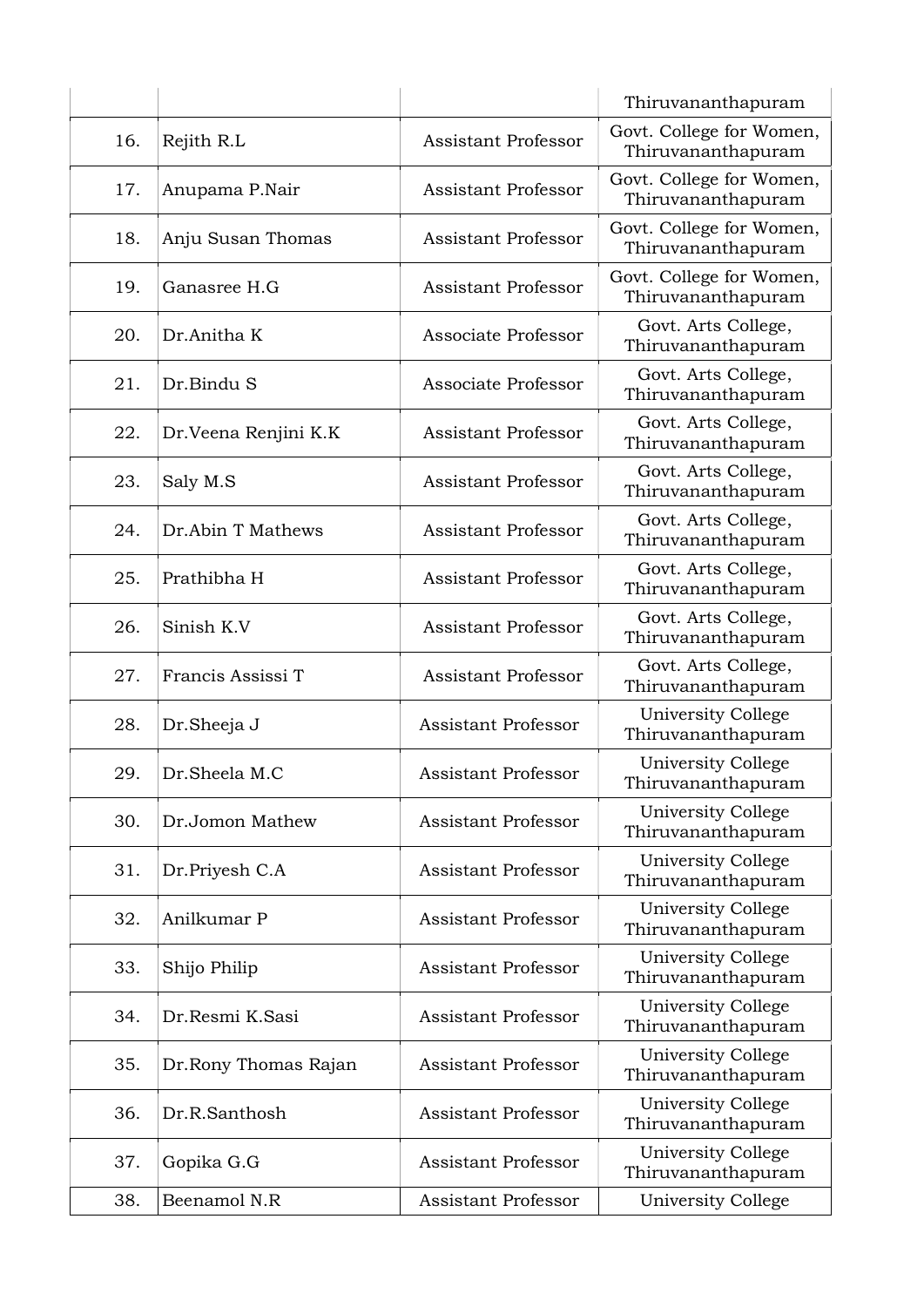|     |                      |                            | Thiruvananthapuram                                                       |
|-----|----------------------|----------------------------|--------------------------------------------------------------------------|
| 39. | Dr.Resmi C.Paniker   | <b>Assistant Professor</b> | University College<br>Thiruvananthapuram                                 |
| 40. | Aabha Benjamin       | Assistant Professor        | University College<br>Thiruvananthapuram                                 |
| 41. | Dr.M.P Abraham       | Associate Professor        | Government College,<br>Attingal                                          |
| 42. | Dr.Lakshmi L         | <b>Assistant Professor</b> | Government College,<br>Attingal                                          |
| 43. | Shalini Lawrence     | <b>Assistant Professor</b> | Government College,<br>Attingal                                          |
| 44. | Gopakumar K          | <b>Assistant Professor</b> | Government College,<br>Attingal                                          |
| 45. | Sashila A            | <b>Assistant Professor</b> | Government College,<br>Attingal                                          |
| 46. | Dr. Seetha Lekshmi V | <b>Assistant Professor</b> | Government College,<br>Attingal                                          |
| 47. | Krishna Prabha C.B   | <b>Assistant Professor</b> | Government College,<br>Attingal                                          |
| 48. | Shibu A.S            | Assistant Professor        | Government College,<br>Attingal                                          |
| 49. | Sibi Natuvilakkandy  | <b>Assistant Professor</b> | Government College,<br>Nedumangad                                        |
| 50. | Ratheesh Krishnan R  | <b>Assistant Professor</b> | Government College,<br>Nedumangad                                        |
| 51. | Nandu C.J            | <b>Assistant Professor</b> | Government College,<br>Nedumangad                                        |
| 52. | Ananda Jyothi C.V    | <b>Assistant Professor</b> | Government College,<br>Nedumangad                                        |
| 53. | Aneesh R             | <b>Assistant Professor</b> | Government College,<br>Nedumangad                                        |
| 54. | Anil Kumar R         | <b>Assistant Professor</b> | Govt KNM Arts & Science<br>College, Kanjiramkulam,<br>Thiruvananthapuram |
| 55. | Resmi R.Nair         | <b>Assistant Professor</b> | Govt KNM Arts & Science<br>College, Kanjiramkulam,<br>Thiruvananthapuram |
| 56. | Sarjin. H            | <b>Assistant Professor</b> | Govt KNM Arts & Science<br>College, Kanjiramkulam,<br>Thiruvananthapuram |
| 57. | Jiji Vijayan         | <b>Assistant Professor</b> | All Saints College<br>Thiruvananthapuram                                 |
| 58. | Rajesh M             | <b>Assistant Professor</b> | St.Xavier's College,<br>Thumba                                           |
| 59. | D.Legio Meril        | <b>Assistant Professor</b> | St.Xavier's College,<br>Thumba                                           |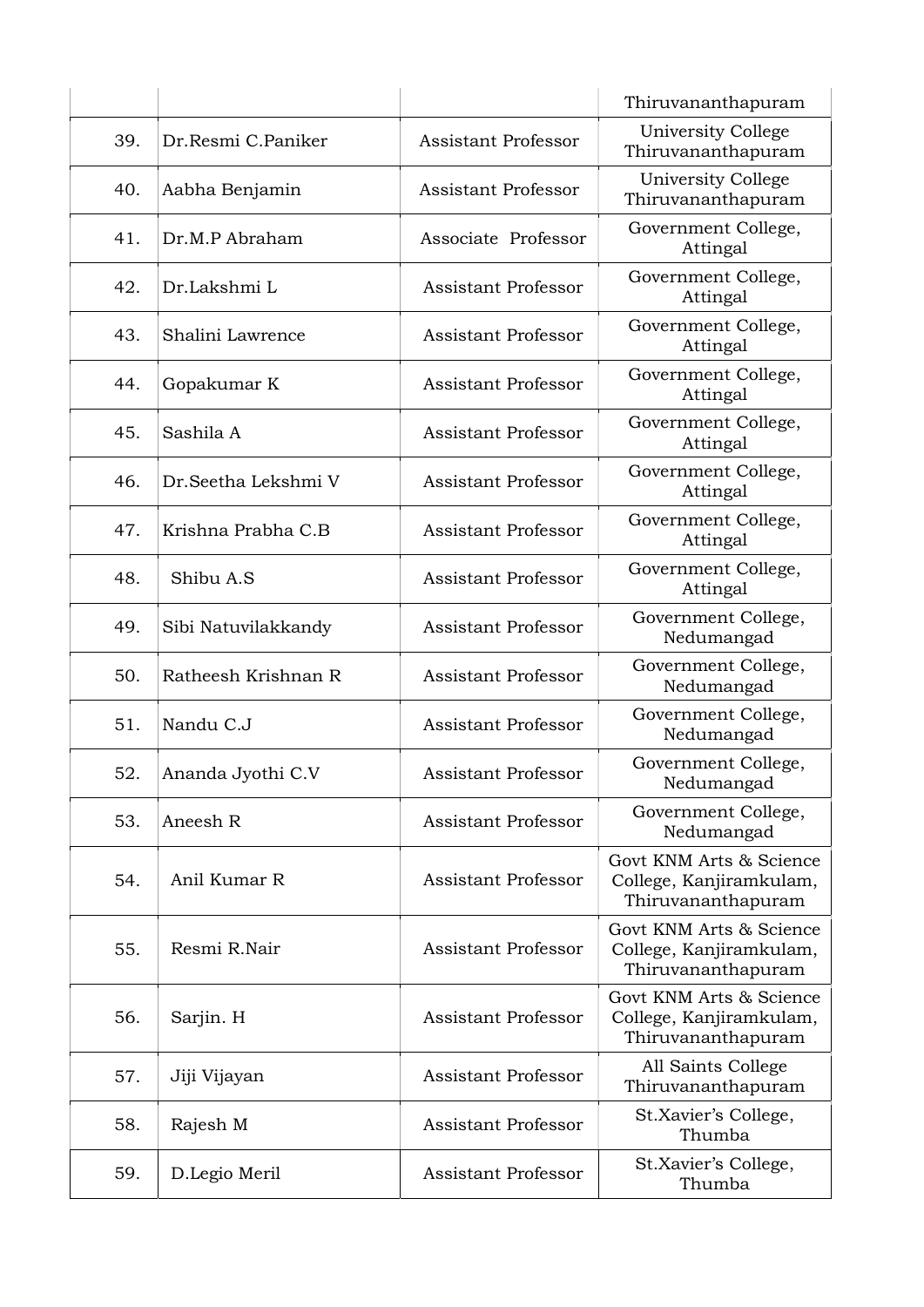| 60. | Dr. Mini M Nair      | Associate Professor        | <b>HHMSPB NSS College</b><br>for Women<br>Neeramankara |
|-----|----------------------|----------------------------|--------------------------------------------------------|
| 61. | Mydhili Kurup        | <b>Assistant Professor</b> | <b>HHMSPB NSS College</b><br>for Women<br>Neeramankara |
| 62. | Resmi. R.S.          | <b>Assistant Professor</b> | HHMSPB NSS College<br>for Women<br>Neeramankara        |
| 63. | Vijayalekshmi.P.J    | <b>Assistant Professor</b> | <b>HHMSPB NSS College</b><br>for Women<br>Neeramankara |
| 64. | Dr. Dhanya. M        | <b>Assistant Professor</b> | <b>HHMSPB NSS College</b><br>for Women<br>Neeramankara |
| 65. | Kalyany Sankar       | <b>Assistant Professor</b> | <b>HHMSPB NSS College</b><br>for Women<br>Neeramankara |
| 66. | Sreelekshmi. S       | <b>Assistant Professor</b> | <b>HHMSPB NSS College</b><br>for Women<br>Neeramankara |
| 67. | Dr. Smitha. V.P.     | <b>Assistant Professor</b> | <b>HHMSPB NSS College</b><br>for Women<br>Neeramankara |
| 68. | Priya L.G            | <b>Assistant Professor</b> | Mahatma Gandhi College,<br>Thiruvananthapuram          |
| 69. | Dr.Kishore H         | <b>Assistant Professor</b> | Mahatma Gandhi College,<br>Thiruvananthapuram          |
| 70. | Dr.B.Anil Kumar      | <b>Assistant Professor</b> | Mahatma Gandhi College,<br>Thiruvananthapuram          |
| 71. | Dr.Syamlal G.S       | <b>Assistant Professor</b> | Mahatma Gandhi College,<br>Thiruvananthapuram          |
| 72. | Lalithambika R       | <b>Assistant Professor</b> | Mahatma Gandhi College,<br>Thiruvananthapuram          |
| 73. | Dr.Lini G.R          | <b>Assistant Professor</b> | Mahatma Gandhi College,<br>Thiruvananthapuram          |
| 74. | Shruthi S            | <b>Assistant Professor</b> | Mahatma Gandhi College,<br>Thiruvananthapuram          |
| 75. | Dr.Binu Kumar B.J    | <b>Assistant Professor</b> | Mahatma Gandhi College,<br>Thiruvananthapuram          |
| 76. | Dr. Vinod C Sugathan | <b>Assistant Professor</b> | Sree Narayana College,<br>Sivagiri, Varkala            |
| 77. | Raji Raveendran      | Assistant Professor        | Sree Narayana College,<br>Sivagiri, Varkala            |
| 78. | Syam Raj R           | <b>Assistant Professor</b> | Sree Narayana College,<br>Sivagiri, Varkala            |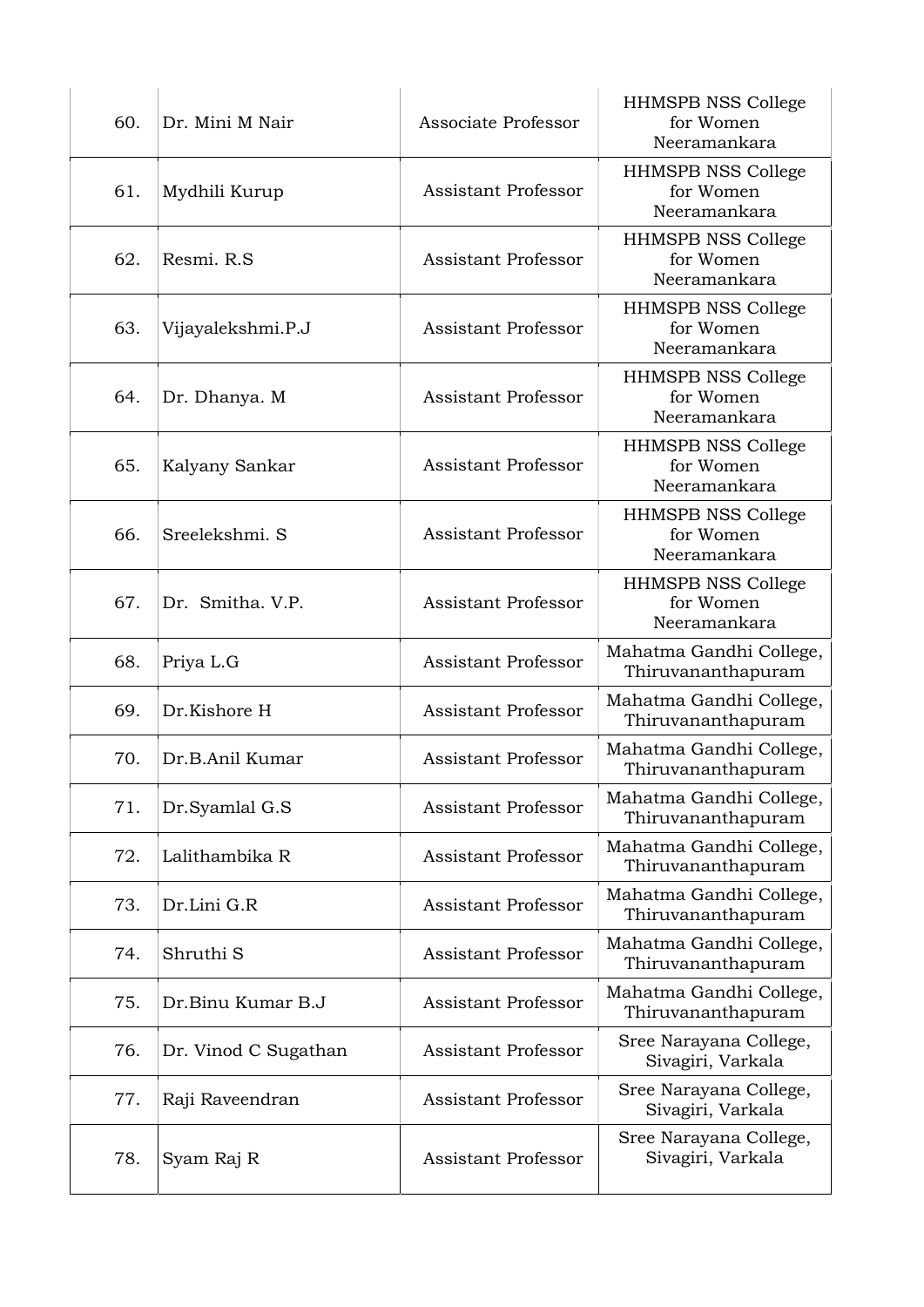| 79.  | Dr. Jerry Alwin     | <b>Assistant Professor</b> | Sree Narayana College,<br>Sivagiri, Varkala          |
|------|---------------------|----------------------------|------------------------------------------------------|
| 80.  | Sreerenjini S C     | Assistant Professor        | Sree Narayana College,<br>Sivagiri, Varkala          |
| 81.  | Megha Radhakrishnan | <b>Assistant Professor</b> | Sree Narayana College,<br>Sivagiri, Varkala          |
| 82.  | Anilakumary R       | <b>Assistant Professor</b> | Sree Narayana College,<br>Sivagiri, Varkala          |
| 83.  | Namitha K Bhat      | <b>Assistant Professor</b> | Sree Narayana College,<br>Sivagiri, Varkala          |
| 84.  | Veena C             | Assistant Professor        | Sree Narayana College,<br>Chempazhanthy              |
| 85.  | Dr.Kumar S.P        | <b>Assistant Professor</b> | Sree Narayana College,<br>Chempazhanthy              |
| 86.  | Suchithra Devi S    | <b>Assistant Professor</b> | Sree Narayana College,<br>Chempazhanthy              |
| 87.  | Dr.Shirly O.Y       | <b>Assistant Professor</b> | Christian College,<br>Kattakkada                     |
| 88.  | Dr.Smitha Pavianose | <b>Assistant Professor</b> | Christian College,<br>Kattakkada                     |
| 89.  | Dr.S Denesh Singh   | <b>Assistant Professor</b> | Christian College,<br>Kattakkada                     |
| 90.  | Ruby H              | Assistant Professor        | Iqbal college, Peringamala                           |
| 91.  | Ajai Kumar A        | <b>Assistant Professor</b> | Baby John Memorial<br>Government College,<br>Chavara |
| 92.  | Dr.A.R Titus        | <b>Assistant Professor</b> | Fatima Mata National<br>College, Kollam              |
| 93.  | Shalini Mathews     | <b>Assistant Professor</b> | Fatima Mata National<br>College, Kollam              |
| 94.  | Ratheesh C          | <b>Assistant Professor</b> | Fatima Mata National<br>College, Kollam              |
| 95.  | Dr.Mary Antony      | <b>Assistant Professor</b> | Fatima Mata National<br>College, Kollam              |
| 96.  | Minu Elza R         | <b>Assistant Professor</b> | Fatima Mata National<br>College, Kollam              |
| 97.  | Stella S            | <b>Assistant Professor</b> | Fatima Mata National<br>College, Kollam              |
| 98.  | Lekshmi Devi C.S    | <b>Assistant Professor</b> | K.S.M.D.B College<br>Sasthamcotta                    |
| 99.  | Maya P.K            | <b>Assistant Professor</b> | K.S.M.D.B College<br>Sasthamcotta                    |
| 100. | Dr.Sreejith A       | <b>Assistant Professor</b> | K.S.M.D.B College<br>Sasthamcotta                    |
| 101. | Sreekala M          | <b>Assistant Professor</b> | K.S.M.D.B College<br>Sasthamcotta                    |
|      |                     |                            |                                                      |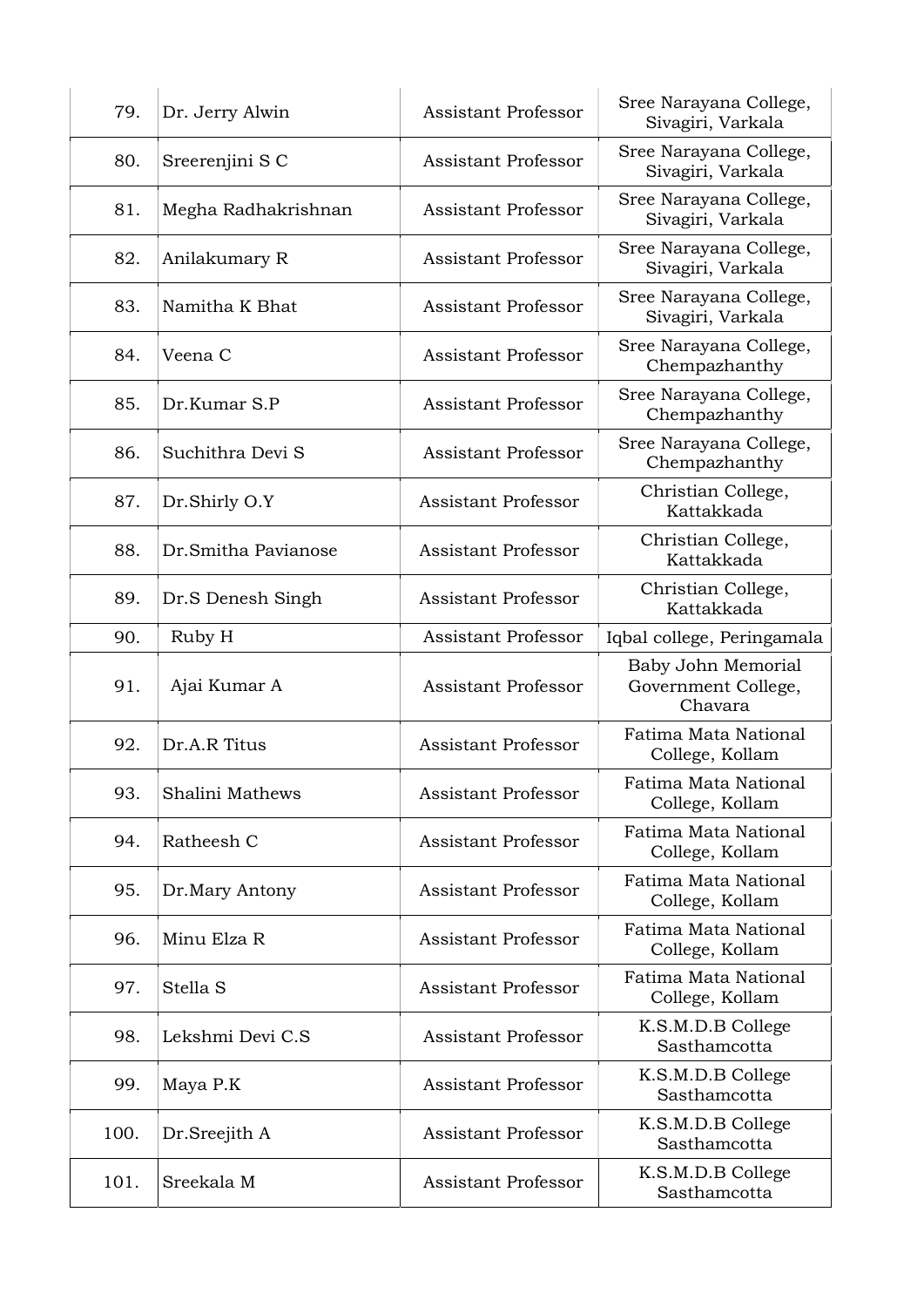| 102. | Dr.Leni V                    | Associate Professor        | St. Gregorios College,<br>Kottarakkara     |
|------|------------------------------|----------------------------|--------------------------------------------|
| 103. | Sandhu John Sajan            | <b>Assistant Professor</b> | St.Stephen's College<br>Pathanapuram       |
| 104. | <b>Blesson Mathew</b>        | <b>Assistant Professor</b> | St.Stephen's College<br>Pathanapuram       |
| 105. | Dr. Maneesh B                | <b>Assistant Professor</b> | NSS College Nilamel                        |
| 106. | Chithra T                    | <b>Assistant Professor</b> | NSS College Nilamel                        |
| 107. | Greeshma R P                 | <b>Assistant Professor</b> | NSS College Nilamel                        |
| 108. | Aparna Das                   |                            | Sree Narayana College for<br>Women, Kollam |
| 109. | Aswathy R                    |                            | Sree Narayana College for<br>Women, Kollam |
| 110. | Parvathy A.V                 |                            | Sree Narayana College for<br>Women, Kollam |
| 111. | Prabhavathy C                |                            | Sree Narayana College for<br>Women, Kollam |
| 112. | Dr.Sindhu Pratap             |                            | Sree Narayana College for<br>Women, Kollam |
| 113. | Dr. Jayasree S               | Associate Professor        | S N College, Kollam                        |
| 114. | Dr. Aparna P                 | Assistant Professor        | S N College, Kollam                        |
| 115. | Vincent Vijayan              | Assistant Professor        | S N College, Kollam                        |
| 116. | dr. Sreejamol                | <b>Assistant Professor</b> | S N College, Kollam                        |
| 117. | Dr. Rahki T B                | <b>Assistant Professor</b> | S N College, Kollam                        |
| 118. | Arya P                       | <b>Assistant Professor</b> | S N College, Kollam                        |
| 119. | Liji D                       | <b>Assistant Professor</b> | St.John's College, Anchal                  |
| 120. | Soumya Viswambharan          | <b>Assistant Professor</b> | SN College, Punalur.                       |
| 121. | Dr.Ranjith Mathew<br>Abraham | Associate Professor        | Bishop Moore College,<br>Mavelikkara       |
| 122. | Dr.Jisha John                | Associate Professor        | Christian College,<br>Chengannur           |
| 123. | Dr.Subi Elizabeth Oommen     | <b>Assistant Professor</b> | Christian College,<br>Chengannur           |
| 124. | Biji Abraham                 | <b>Assistant Professor</b> | Christian College,<br>Chengannur           |
| 125. | Dr.Susan Abraham             | <b>Assistant Professor</b> | Christian College,<br>Chengannur           |
| 126. | Linchu Elizabeth Samuel      | <b>Assistant Professor</b> | Christian College,<br>Chengannur           |
| 127. | Pheba Ann Zahariah           | <b>Assistant Professor</b> | Christian College,<br>Chengannur           |
| 128. | Satheesh Soman               | <b>Assistant Professor</b> | MSM College,<br>Kayamkulam                 |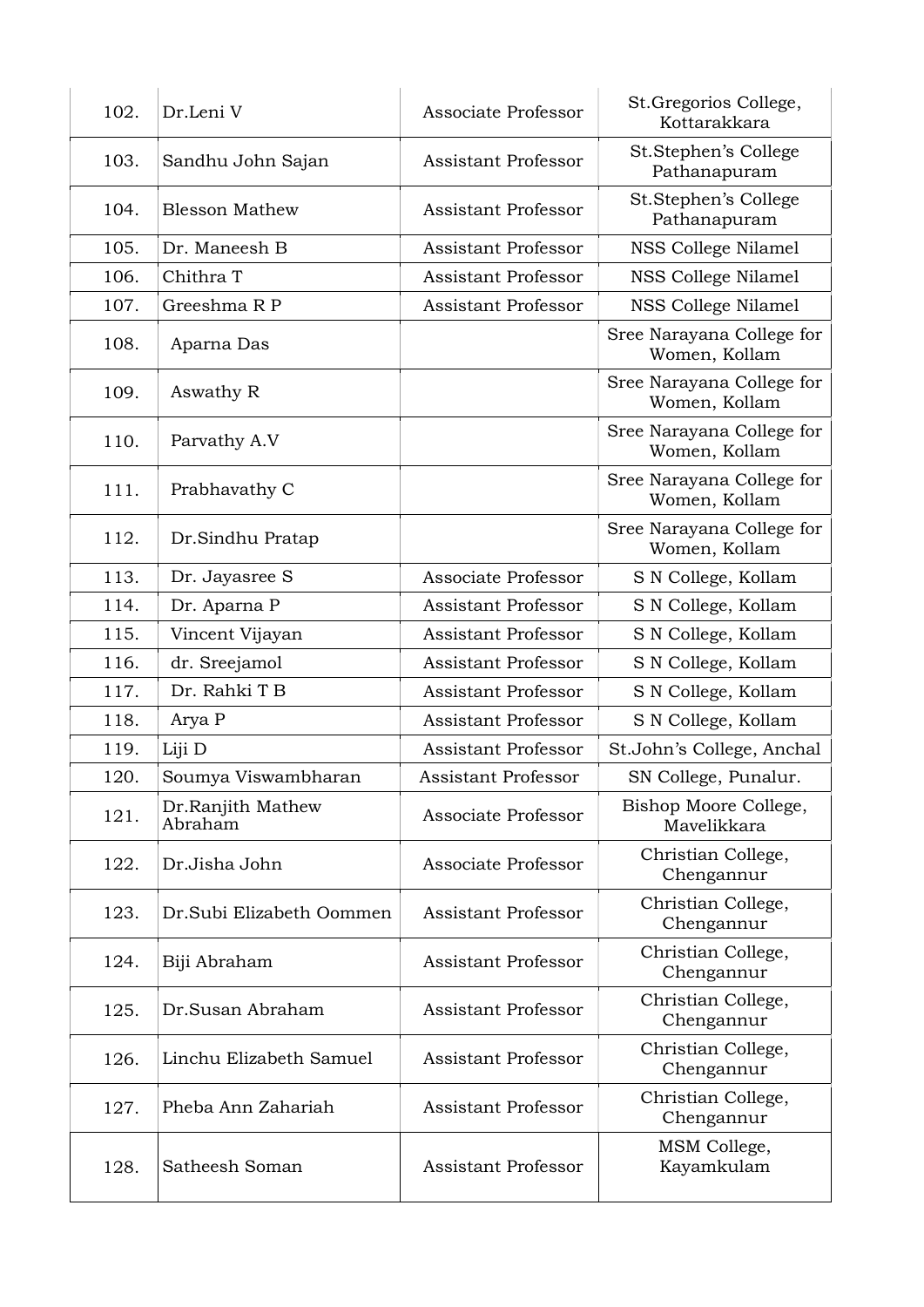| 129. | Nazia Ameer             | <b>Assistant Professor</b> | MSM College,<br>Kayamkulam          |
|------|-------------------------|----------------------------|-------------------------------------|
| 130. | Deepthi Gopinath        | <b>Assistant Professor</b> | MSM College,<br>Kayamkulam          |
| 131. | Dr.Raji Prasad G.V      | <b>Assistant Professor</b> | NSS College, Cherthala              |
| 132. | Sindhuja M              | <b>Assistant Professor</b> | NSS College, Cherthala              |
| 133. | Amrutha Vijay           | <b>Assistant Professor</b> | NSS College, Cherthala              |
| 134. | Praveena K              | <b>Assistant Professor</b> | NSS College, Cherthala              |
| 135. | Arathy S Nair           | <b>Assistant Professor</b> | NSS College, Cherthala              |
| 136. | Dr.B.Sudheer            | <b>Assistant Professor</b> | Sree Narayana College,<br>Cherthala |
| 137. | Dr.T.V.Ushadevi         | <b>Assistant Professor</b> | Sree Narayana College,<br>Cherthala |
| 138. | Dr.Adarsh               | <b>Assistant Professor</b> | Sree Narayana College,<br>Cherthala |
| 139. | Nitheeshkumar P.K       | <b>Assistant Professor</b> | Sree Narayana College,<br>Cherthala |
| 140. | Sreedevi Roy            | <b>Assistant Professor</b> | Sree Narayana College,<br>Cherthala |
| 141. | Gireesh V.S             | <b>Assistant Professor</b> | Sree Narayana College,<br>Cherthala |
| 142. | Vidya shaji             | <b>Assistant Professor</b> | Sree Narayana College,<br>Cherthala |
| 143. | V.C.Asokan              | Associate Professor        | SD College, Alappuzha               |
| 144. | Dr.Rajesh Kumar S       | Associate Professor        | SD College, Alappuzha               |
| 145. | Dr.V.R.Prabhakaran Nair | <b>Assistant Professor</b> | SD College, Alappuzha               |
| 146. | V.Anupama               | <b>Assistant Professor</b> | SD College, Alappuzha               |
| 147. | Dr.Jacob Chandy         | <b>Assistant Professor</b> | SD College, Alappuzha               |
| 148. | Jyothi Antharjanam S    | <b>Assistant Professor</b> | SD College, Alappuzha               |
| 149. | Gauri Krishna U         | <b>Assistant Professor</b> | SD College, Alappuzha               |
| 150. | Dr.K.G.Thadevoose       | Associate Professor        | St.Michael's College,<br>Cherthala  |
| 151. | Riju Gregory            | Associate Professor        | St.Michael's College,<br>Cherthala  |
| 152. | Dr.Sindhu S Nair        | Associate Professor        | St.Michael's College,<br>Cherthala  |
| 153. | Dr.M.A.Florence         | <b>Assistant Professor</b> | St.Michael's College,<br>Cherthala  |
| 154. | Dr.Antony Kuriakose P   | <b>Assistant Professor</b> | St.Michael's College,<br>Cherthala  |
| 155. | Binil K.P               | <b>Assistant Professor</b> | St.Michael's College,<br>Cherthala  |
| 156. | Lt.Abin Albert T        | <b>Assistant Professor</b> | St.Michael's College,<br>Cherthala  |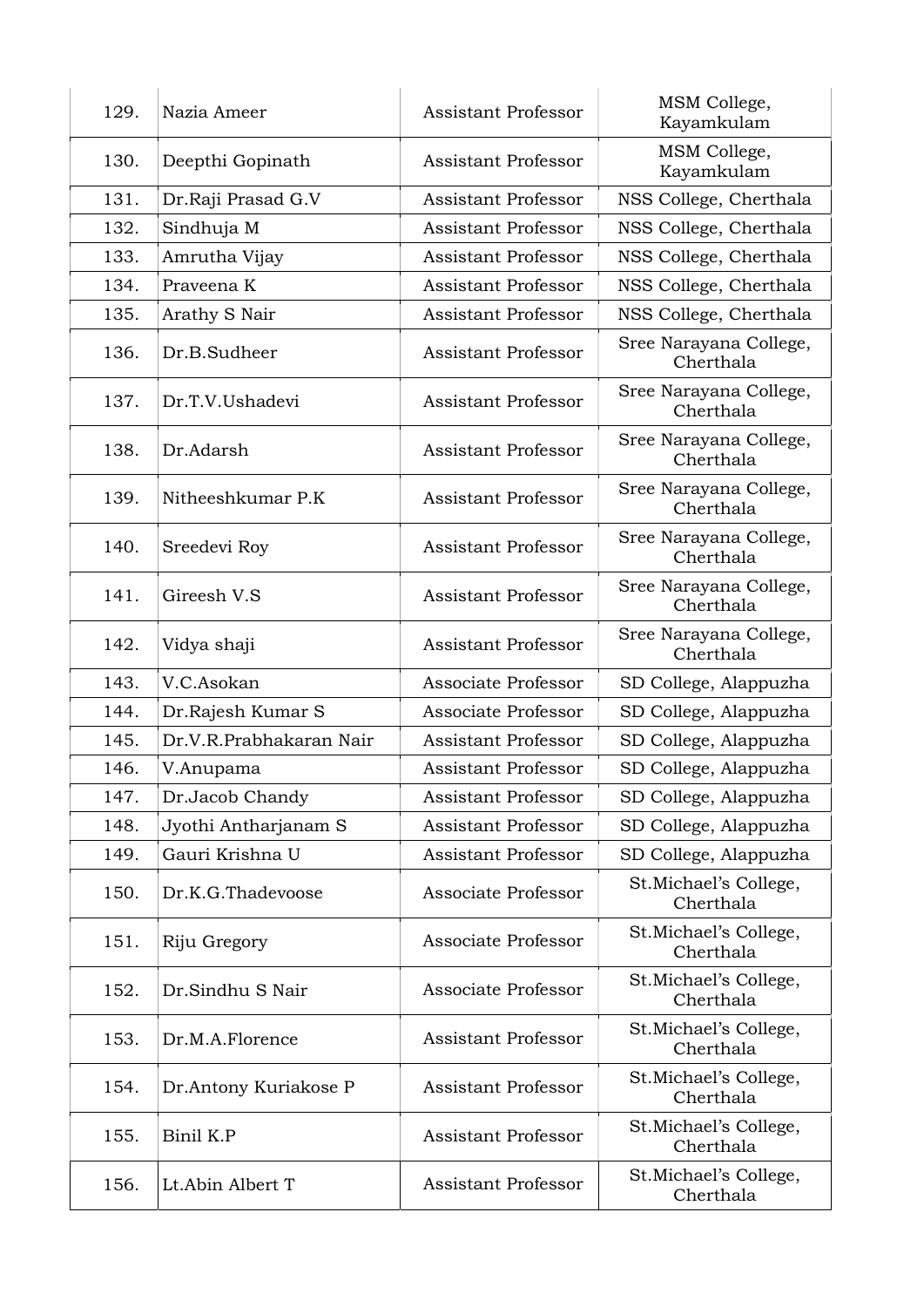| 157. | Rajeev S. R.         | <b>Assistant Professor</b> | TK Madhava Memorial<br>College, Nangiarkulangara          |
|------|----------------------|----------------------------|-----------------------------------------------------------|
| 158. | Seena V.             | <b>Assistant Professor</b> | TK Madhava Memorial<br>College, Nangiarkulangara          |
| 159. | Lakshmi N            | <b>Assistant Professor</b> | NSS College,<br>Pandalam,<br>Pathanamthitta               |
| 160. | Ranjit N.R           | <b>Assistant Professor</b> | NSS College,<br>Pandalam,<br>Pathanamthitta               |
| 161. | Dr.Jyolsna S         | <b>Assistant Professor</b> | NSS College,<br>Pandalam,<br>Pathanamthitta               |
| 162. | Remya Krishnan R     | <b>Assistant Professor</b> | NSS College,<br>Pandalam,<br>Pathanamthitta               |
| 163. | Maya C.S             | <b>Assistant Professor</b> | NSS College,<br>Pandalam,<br>Pathanamthitta               |
| 164. | Sangeetha U.V        | <b>Assistant Professor</b> | NSS College,<br>Pandalam,<br>Pathanamthitta               |
| 165. | Gayathri S           | <b>Assistant Professor</b> | NSS College,<br>Pandalam,<br>Pathanamthitta               |
| 166. | Rajesh R             | <b>Assistant Professor</b> | NSS College,<br>Pandalam,<br>Pathanamthitta               |
| 167. | Radhika Krishnan     | <b>Assistant Professor</b> | NSS College,<br>Pandalam,<br>Pathanamthitta               |
| 168. | Sajin Philip         | <b>Assistant Professor</b> | St.Cyril's college,<br>Adoor                              |
| 169. | Soorya Anand         | <b>Assistant Professor</b> | St.Cyril's college,<br>Adoor                              |
| 170. | Elizabeth George     | <b>Assistant Professor</b> | St.Cyril's college,<br>Adoor                              |
| 171. | Jayasurya J          | <b>Assistant Professor</b> | Govt Law College<br>Thiruvananthapuram                    |
| 172. | Anju Mary George     | <b>Assistant Professor</b> | Mar Ivanios College,<br>Nalanchira,<br>Thiruvananthapuram |
| 173. | Saritha <sub>S</sub> | <b>Assistant Professor</b> | VTM NSS College<br>Dhanuvachapuram                        |
| 174. | Akhilasree L         | <b>Assistant Professor</b> | VTM NSS College<br>Dhanuvachapuram                        |
| 175. | Santhosh Kumar R     | Assistant Professor        | VTM NSS College<br>Dhanuvachapuram                        |